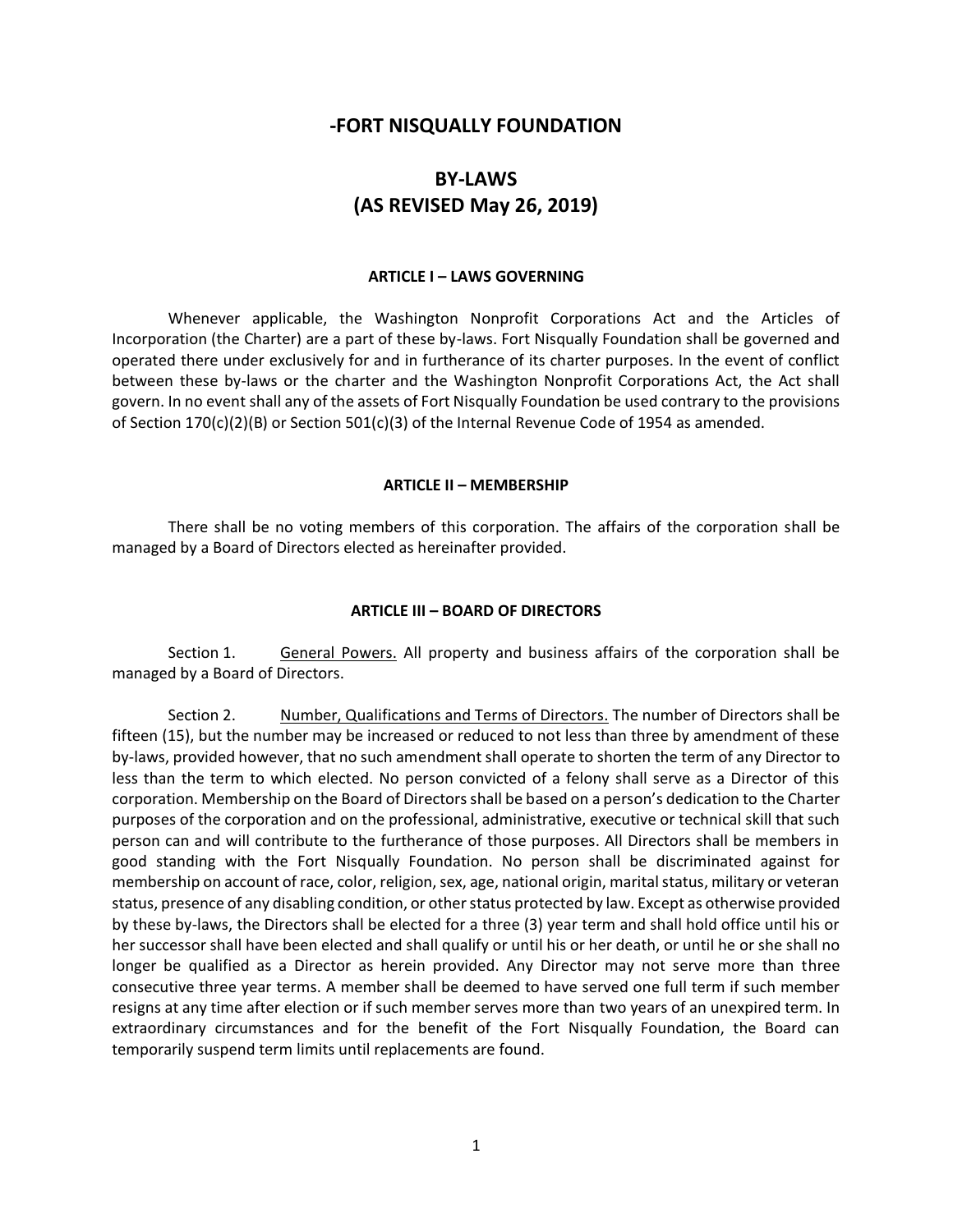Section 3. Election of Directors: At any monthly meeting the Board of Directors shall elect or re-elect Directors for a three year term to fill the offices vacated by Directors whose term of office has expired unless such office or offices has or have been abolished by amendment to these by-laws reducing the number of Directors. The Directors elected shall be those persons receiving the greatest number of votes cast. Directors shall assume office upon completion of such election.

Section 4. Quorum and Manner of Acting. A majority of members of the Board of Directors shall constitute a quorum for the transaction of business at any meeting, and the act of a majority of the Directors present at any meeting at which a quorum is present shall be the act of the Board of Directors unless otherwise provided by law, the Articles of Incorporation, or these by-laws. Any action required or permitted to be taken by the Board of Directors may be taken without a meeting, if all members of the Board shall individually or collectively consent in writing, or by electronic communication, email, to such action. Such written consent or consents shall be filed with the minutes of the proceedings of the Board. Such action by written consent shall have the same force and effect as unanimous vote of such Directors.

Section 5. Place of Meeting. The annual or special meetings of the Board of Directors shall be held at any place which has been designated from time to time by resolution of the Board of Directors or by written consent of all members of the Board of Directors. In the absence of such designation, the annual or special meeting of the Board of Directors shall be held at the registered office of the corporation.

Section 6. Annual Meeting. The Annual Meeting of the Board of Directors shall be held without call in conjunction with an annual General Membership meeting. The exact date and location of the Annual Meeting is to be determined annually by the Board of Directors.

Section 7. Special Meetings, Notices. Special meetings of the Board of Directors shall be held whenever called by the President and shall be called by him or the Secretary at the written request of two Directors. Notice of such meeting, stating the time and place of the meeting, shall be given to each Director by email, postal mail, telephone or personally. Such notice shall be given not less than five (5) days nor more than fifteen (15) days before the meeting. The notice need not state the purpose or purposes of the meeting. Notice of any meeting of the Board need not be given to a Director, however, if waived by him or her in writing before or after such meeting or if he or she shall be present at the meeting.

Section 8. Organization. At each meeting of the Board of Directors, the President, or, in his or her absence, a Director chosen by a majority of the Directors shall act as Chairman. In the absence of the Secretary, any person appointed by the Chairman, shall act as secretary of the meeting.

Section 9. Order of Business. At all meetings of the Board of Directors, business shall be transacted in the order determined by the Board.

Section 10. Resignations. Any Director of the corporation may resign at any time by giving written notice to the President or the Secretary of the corporation. The resignation of any Director shall be effective at the time specified therein, and, unless otherwise specified therein, the acceptance of such resignation shall not be necessary to make it effective.

Section 11. Removal of Directors. Any Director may be removed, either with or without cause, at any time, by affirmative vote of a majority of the Directors of the corporation and the vacancy in the Board caused by such removal may be filled as provided in these by-laws.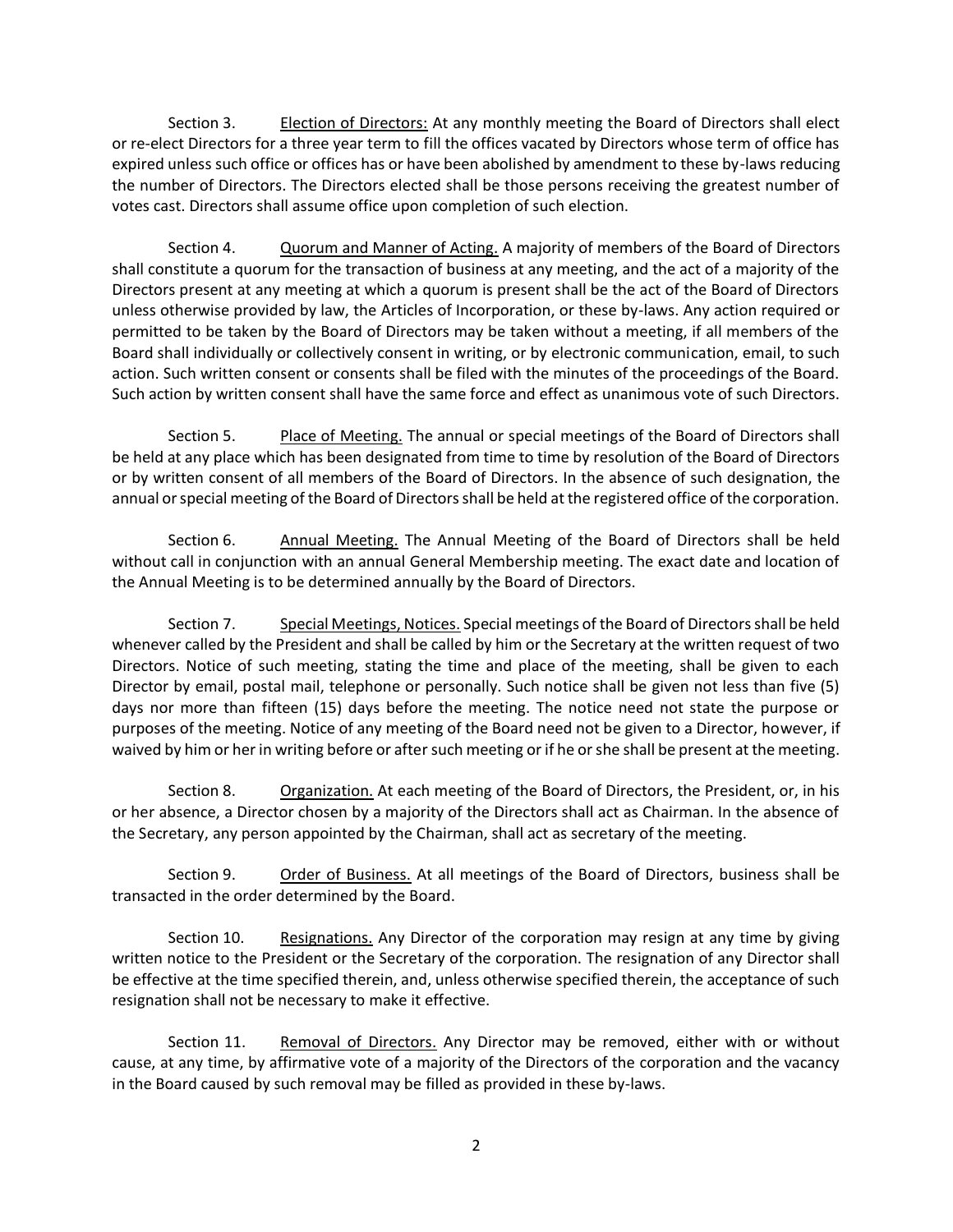Section 12. Vacancies. Any vacancy in the Board of Directors caused by death, resignation, removal, disqualification, an increase in the number of Directors, or any other cause, may be filled by the majority vote of the remaining Directors, though less than a quorum, at the next annual or any special meeting called for the purpose, and each Director so elected shall hold office for a full three year term and until his successor shall be duly elected and qualified, or until his death, or until he shall resign or shall have been removed in the manner herein provided.

Section 13. Compensation. Each Director shall serve without compensation.

# **ARTICLE IV – COMMITTEES OF THE BOARD OF DIRECTORS**

Section 1. Appointment and Powers. The Board of Directors may, by resolution passed by a majority of the whole Board, designate one or more committees, each committee to consist of one or more of the Directors of the corporation, which, to the extent provided in said resolution or in these bylaws shall have only powers limited to specific business and affairs of the corporation as approved by a majority of the Board of Directors during a regular business meeting. Such committee or committees shall have such name or names as may be stated in these by-laws or as may be determine from time to time by resolution adopted by the Board of Directors. No such committee shall be empowered to amend the by-laws or to borrow money.

Section 2. Terms of Office and Vacancies. Each member of a committee shall continue in office until a Director to succeed him or her shall have been elected and shall have qualified, or until he or she shall have resigned or shall have been removed in the manner hereinafter provided. Any vacancy in a committee shall be filled by the vote of a majority of the whole Board of Directors at the annual or at any regular or special meeting thereof.

Section 3. Alternates. The Board of Directors may, by resolution passed by a majority of the whole Board, designate one or more Directors as alternate members of any committee, who may replace any absent or disqualified member at any meeting of the committee.

Section 4. Organization. Unless otherwise provided by the Board of Directors or these bylaws, each committee shall appoint a chairman. Each committee shall keep a record of its acts and proceedings and report the same from time to time to the Board of Directors.

Section 5. Resignations. Any regular or alternate member of a committee may resign at any time by filing written notice to the President of the Board of Directors or to the Secretary of the corporation. Such resignation shall take effect at the time of the receipt of such notice or at any later time specified therein, and, unless otherwise specified therein, the acceptance of such resignation shall not be necessary to make it effective.

Section 6. Removal. Any regular or alternate member of a committee may be removed without cause at any time by resolution passed by a majority of the whole Board of Directors at any regular or special meeting for which notice of the purpose was given.

Section 7. Meeting. Regular meetings of each committee, of which no notice shall be necessary, shall be held on such days and at such places as shall be fixed by a resolution passed by a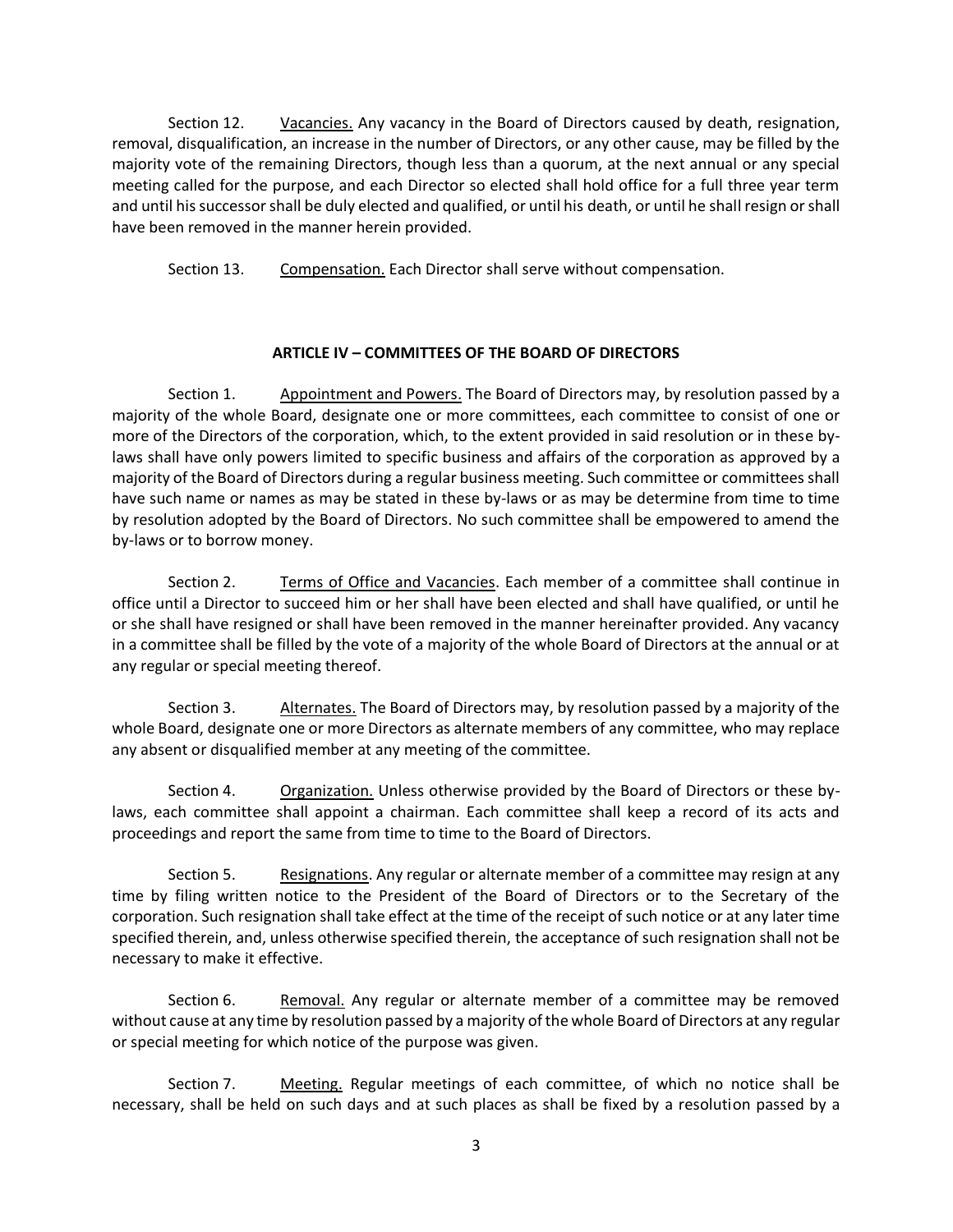majority of all members of such committee. Special meetings of each committee will be called by the Secretary at the request of any two members of such committee, or in such other manner as may be determined by the committee. Notice of each special meeting of a committee shall be mailed to each member thereof at least four days before the meeting. Each such notice shall state the time and place but need not state the purpose of the meeting. No notice of any meeting of a committee shall be required to be given to any alternate.

Section 8. Quorum and Manner of Acting. Unless otherwise provided by resolution by the Board of Directors, a majority of a committee (including alternates when acting in lieu of regular members of such committees) shall constitute a quorum for the transaction of business and the act of a majority of those present at a meeting at which a quorum is present shall be the act of such committee. The members of each committee shall act only as a committee and the individual members shall have no power as such.

Section 9. Compensation. Each regular and alternate member of committee shall serve without compensation.

# **ARTICLE V – OFFICERS**

Section 1. Officers. The officers of the corporation shall be a President, a Vice President, a Secretary and a Treasurer, all of whom shall be elected by the Board of Directors. Any two or more offices may be held by the same person except the offices of President and Secretary who may not be held by the same person as well as the positions of President and Vice President. The Board of Directors may also, from time to time, elect such other officers as it deems necessary.

Section 2. Selection of officers. A nominating committee shall recommend a slate of officers which will be presented to the board for a vote. The office of vice president shall move up to the position of President. The incumbent President will become President Emeritus to assist the new President. Selection of President and Vice President will be every two years from appointment and Treasurer and Secretary in offset years.

Section 3. Term of Office. Each officer shall hold office for a two year term or at the pleasure of the Board and shall be reviewed on an annual basis in November of each year by the nominating committee. Having more than three unexcused absences or lapsed membership shall require the officer to abdicate his or her office. It will be up to the board to consider a special election to fill a vacant position.

Section 4. Resignations. Any officer may resign his/her position at any time by giving written notice to the Board of Directors or the President or to the Secretary. Any such resignation shall take effect on the date of receipt of such notice or at any later time specified therein, and unless otherwise specified therein, the acceptance of such resignation shall not be necessary to make it effective.

Section 5. President. The President, subject to the control of the Board of Directors, shall have general supervision of the affairs of the corporation and attend generally to its executive business. He or she shall keep the Board of Directors appropriately informed on the business and affairs of the corporation. Furthermore, the duties of the President include planning and leading Foundation Board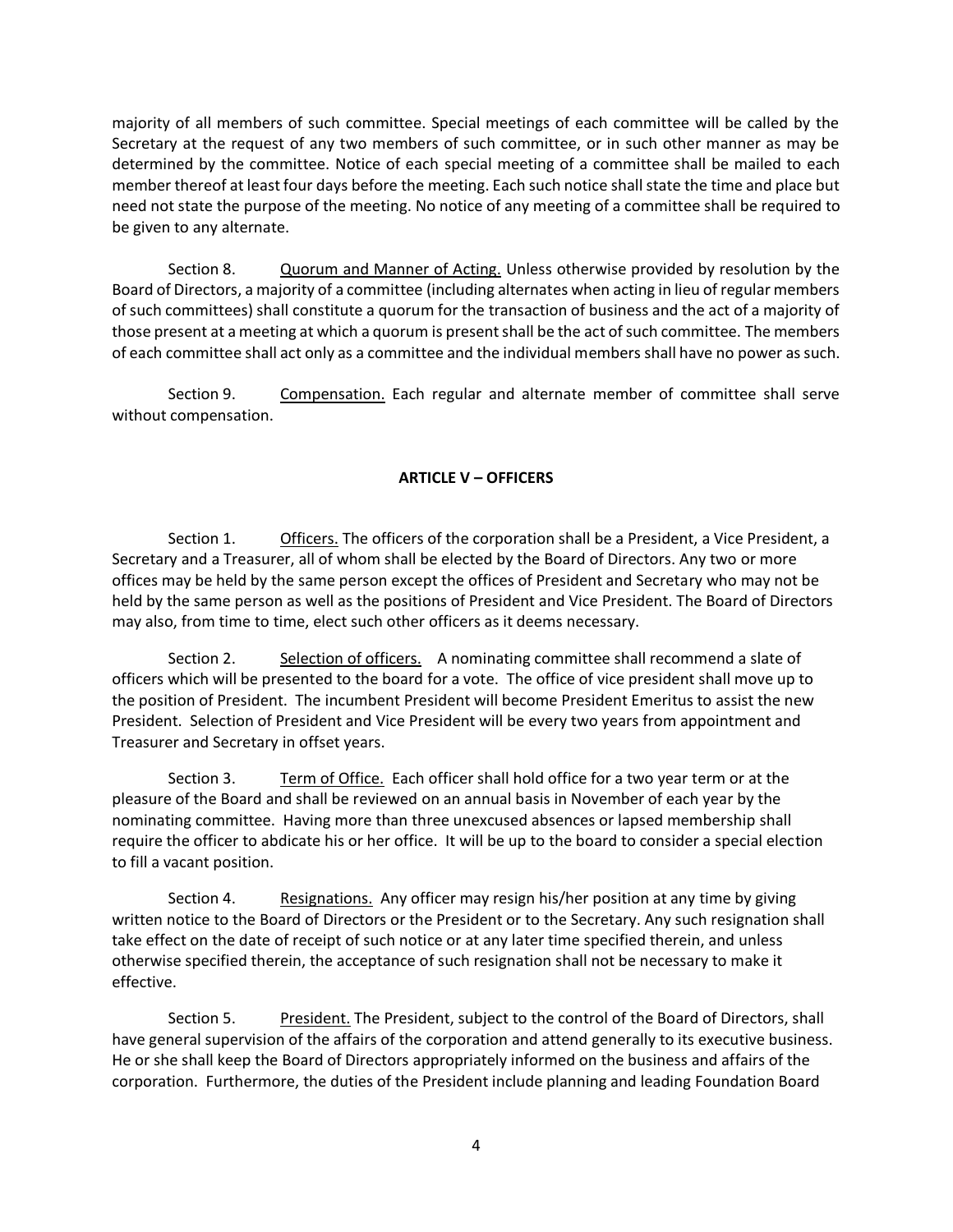meetings, acting as ambassador for the Foundation as needed, act as authorizing official for the Foundation, as well as networking in a positive manner for the benefit of the corporation and the FNF.

Section 6. Vice President. In the absence or disability of the President, the Vice President shall perform all the duties and functions and exercise all the powers of and be subject to all the restrictions upon, the President. The Vice President shall otherwise perform such duties and may from time to time be assigned to them or any of them by the Board of Directors.

Section 7. Secretary. The Secretary shall keep or cause to be kept in the foundation's shared drive provided for the purpose, the minutes of the meetings of the Board of Directors and of any committee constituted pursuant to Article IV of these by‐laws. He or she shall perform all duties incident to the office of the Secretary and such other duties as may, from time to time, be assigned to him or her. The Secretary will convey the minutes of the monthly meeting to the Board of Directors within two weeks of the last meeting.

 Section 8. Treasurer. The Treasurer shall have charge of and be responsible for the receipt, disbursement and safekeeping of all funds and securities of the corporation. He or she shall deposit all such funds in the name of the corporation in such banks, trust companies or other depositories as shall be selected in accordance with the provisions of these by-laws. The Treasurer may sign checks up to \$1000.00 without acquiring a second authorized Director's signature. Any check over \$1000.00 shall have the signature of two authorized Directors. No signatory may sign any check made out to him or herself. From time to time, and whenever requested to do so, he or she shall render a statement of the condition of the finances of the corporation to the Board of Directors. A Treasury Review Committee shall conduct a review of the Treasurer's financial records to be completed within 3 months after the end of the fiscal year. He or she shall perform all the duties incident to the office of Treasurer and such other duties as from time to time may be assigned to him or her.

# **ARTICLE VI – INDEMNIFICATION OF DIRECTORS AND OFFICERS**

The corporation may indemnify any Director or Officer or former Director or former Officers, for expenses, costs and attorneys' fees actually and necessarily incurred by such Director or Officer in connection with any claim assessed against him or her because of his or her having been or being such Director or Officer, except where such expenses, costs and attorneys' fees are proven to have been incurred through that Director's or Officer's misconduct.

# **ARTICLE VII – NOTICE**

Section 1. Manner of Giving Written Notice. Any notice in writing required by law or by these by-laws to be given to any person may be delivered personally or may be given by depositing the same in the post office or letter box in a postpaid envelope addressed to such person at such address or as appears on the books of the corporation. Notice by mail shall be deemed to be given at the time when the same shall be mailed.